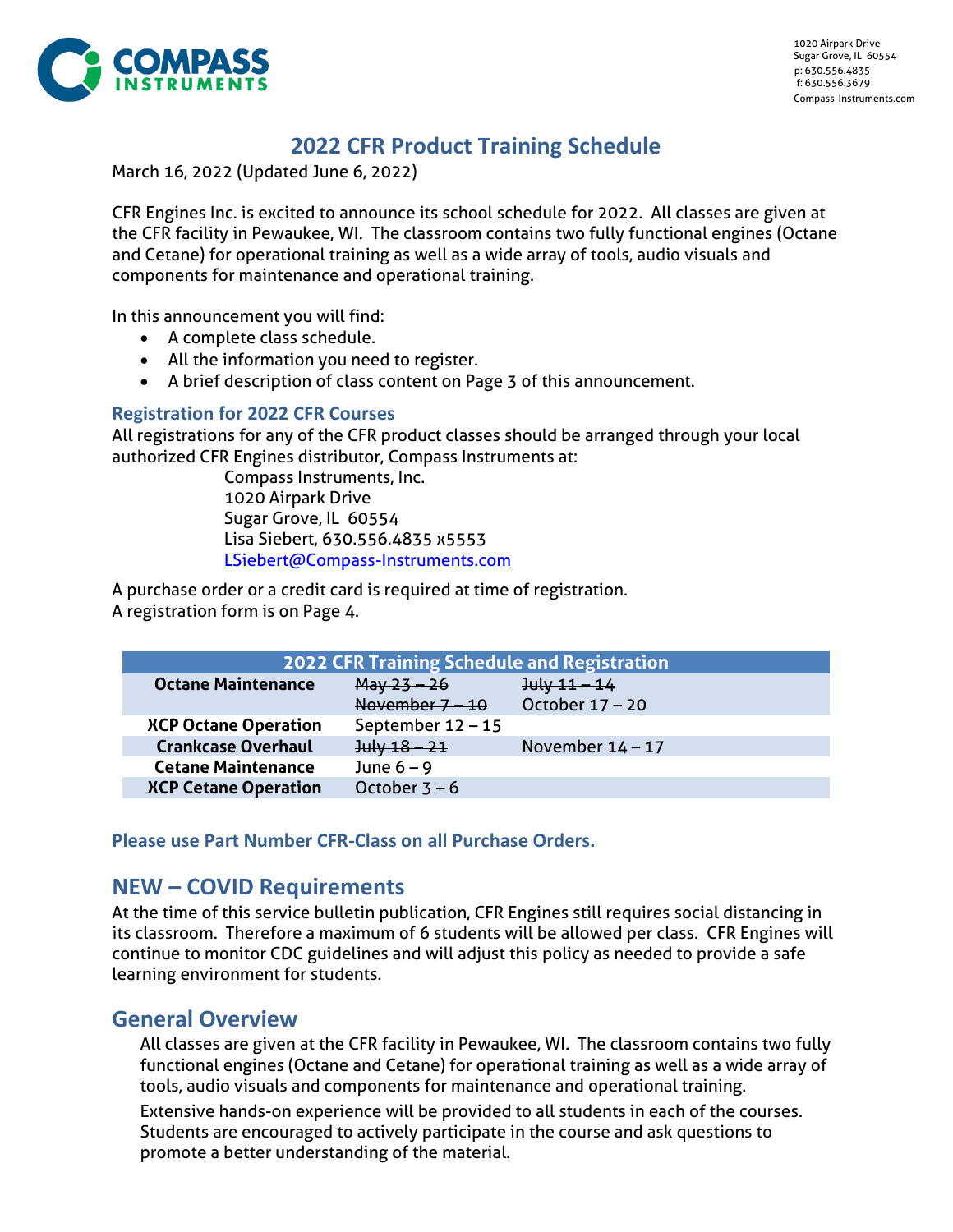



Each student will receive supplemental training materials for use during the course and to take back to the workplace. These include the latest version of all CFR-related ASTM test methods, CFR Training Class material, associated CFR Operations and Maintenance Manual, CFR Tool Catalog and CFR product brochures.

Students will be given a test at the end of each class attended. All students will earn "Attended" status with completion of the class and/or test for the class. Students will be required to complete the examinations at the end of each course without use of materials, basic notes or assistance from others.

**NOTE:** "Attended" certification does not provide any individuals factory authorization to perform maintenance, warranty or service outside of the needs of their immediate company or allow representation of CFR Engines Inc. in anyway. "Factory Certification" can only be obtained through a CFR Authorized Distributorship with CFR Engines Inc. CFR Distributors are the only factory supported entities to provide Genuine CFR service, maintenance and warranty.

Each course starts on Monday and is scheduled for 4 days concluding with a test Thursday afternoon. Monday through Wednesday, classes start at 8:30 a.m. and end at 4:00 p.m. On Thursday, classes start at 7:30 a.m. and students will be returned to the hotel at 4:00 pm or earlier depending on the time needed for the test. The student's travel plans should be arranged according to this schedule.

Every effort will be made to fulfill training schedule deliveries. However, CFR Engines reserves the right to make any schedule changes which, in our opinion, are necessary to preserve the quality and integrity of a class. **A minimum of five (5) students will be required to hold an individual class. Enrollment for each class will be reviewed 60 days prior to the date it will be held. If it is determined that there are not at least five participants, the class will be canceled and enrollees will be notified. Upon notification, students will have the choice of withdrawing from the class or being rescheduled to the next available class of their choice. Substitutions, if available, will be accepted.**

**Reservations that are NOT canceled in writing at least 70 days prior to the starting date of the course will result in a full charge for the course fee.**

**MANDATORY: All students are required to wear safety glasses with side shields as well as safety shoes during hands-on training and are encouraged to bring their own personal safety equipment for comfort and convenience. Shorts, sandals and open toe footwear will not be permitted. Appropriate casual attire is recommended. NOMEX and or fire retardant clothing is not required.**

### **Course Fee**

The fee for each training course is \$1,950 per student. This covers 4 days of instruction and all supplemental training materials as well as lunch each day of class. This fee does not cover travel and living expenses, which are the sole responsibility of the student. *Transportation is no longer provided by the hotels to CFR Engines. Students are responsible for their own transportation.*

#### **Cancellation**

**Reservations not canceled in writing at least 70 days prior to the starting date of the course will result in a full charge for the course fee. Substitutions where available are accepted**.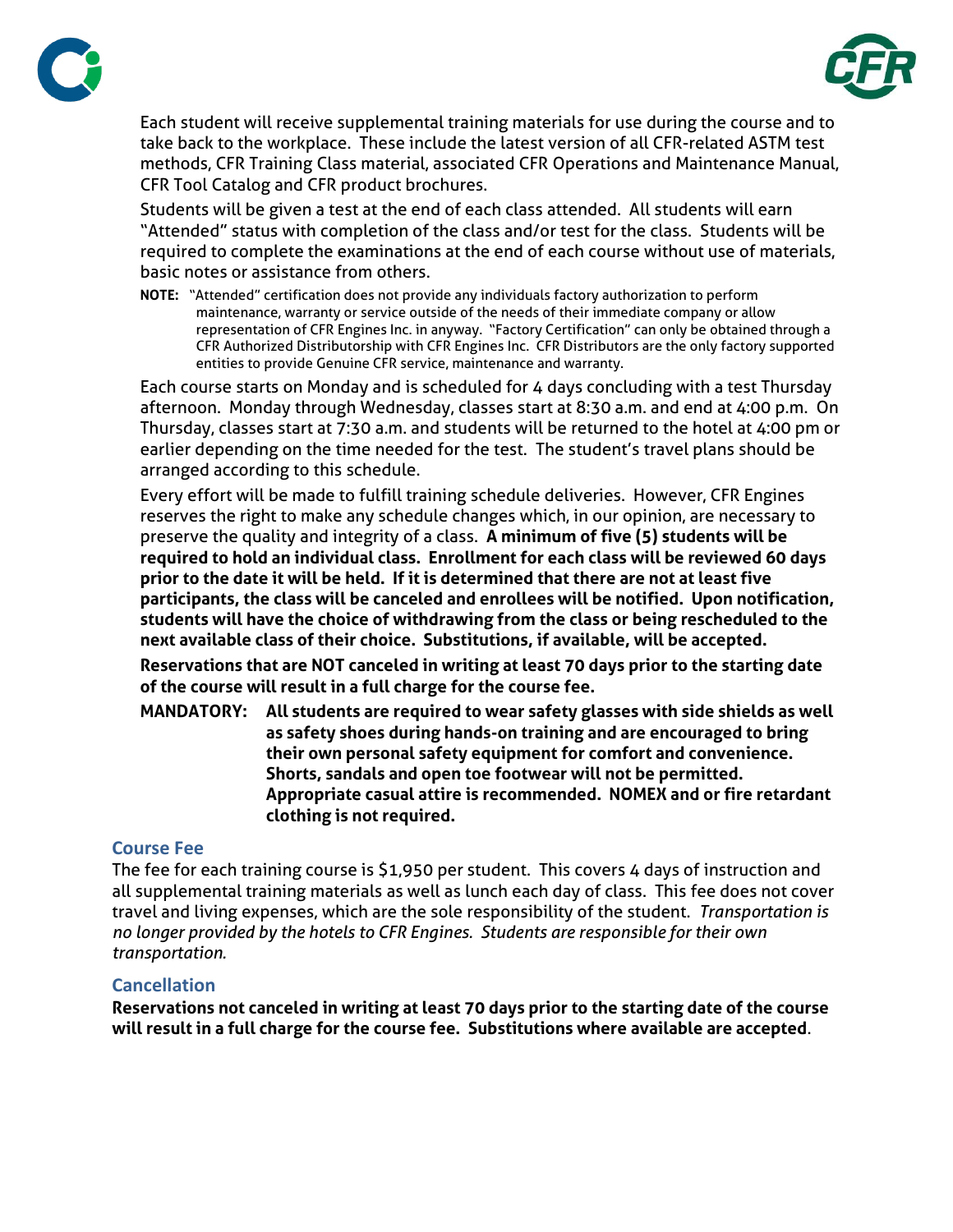



## **Hotel Accommodations**

CFR Engines has arranged special rates at several hotels in the area. Please ask for the CFR Corporate Rate if listed below.

| <b>Hotel (Website) / CFR Corporate Rate</b>                                        | <b>Address</b>                                                    |
|------------------------------------------------------------------------------------|-------------------------------------------------------------------|
| <b>Double Tree by Hilton Hotel Milwaukee -</b>                                     | 18155 W. Bluemound Road                                           |
| <b>Brookfield</b>                                                                  | Brookfield, WI 53045                                              |
| CFR Corporate Rate: \$109/night (incl. breakfast)                                  | $(262)$ 792-1212                                                  |
| <b>Holiday Inn Express &amp; Suites - Milwaukee</b>                                | 115 Discovery Drive                                               |
| <b>Brookfield</b>                                                                  | Brookfield, WI 53045                                              |
| CFR Corporate Rate: \$104/night (incl. breakfast)                                  | $(262)$ 214-5600                                                  |
| <b>Fairfield Inn &amp; Suites - Milwaukee Brookfield</b>                           | 135 Discovery Drive                                               |
| CFR Corporate Rate: \$91/night.                                                    | Brookfield, WI 53045                                              |
| <b>Cluster code A9425.</b>                                                         | (262) 205-4450                                                    |
|                                                                                    |                                                                   |
|                                                                                    |                                                                   |
|                                                                                    |                                                                   |
| Hilton Garden Inn - Milwaukee Brookfield<br><b>CFR Corporate Rate: \$129/night</b> | 265 South Moorland Road<br>Brookfield, WI 53005<br>(262) 330-0800 |

<span id="page-2-0"></span>

| <b>Overview of Class Offerings</b>           |                                                                                                                                                                                                                                                                                                                                                                                                                                                                                                                                    |  |  |  |
|----------------------------------------------|------------------------------------------------------------------------------------------------------------------------------------------------------------------------------------------------------------------------------------------------------------------------------------------------------------------------------------------------------------------------------------------------------------------------------------------------------------------------------------------------------------------------------------|--|--|--|
| <b>XCP Octane Operation</b>                  | This class is designed for lab personnel who need knowledge of the basic<br>function and operation of the CFR Octane Rating Units that utilize XCP<br>Technology and a better understanding of the ASTM D2699 (Research) and<br>D2700 (Motor) test methods.                                                                                                                                                                                                                                                                        |  |  |  |
| <b>Octane Maintenance</b>                    | This class is designed for lab personnel who need further knowledge and<br>experience concerning the top-end overhaul of the CFR Octane Rating Unit,<br>including cylinder, clamping sleeve, and carburetor.<br>Prerequisite: Students taking this course should already have taken Octane Operation<br>or should have some knowledge of the operation of the CFR Octane Rating Unit<br>according to the most current ASTM Methods D2699 and D2700.                                                                                |  |  |  |
| <b>XCP Cetane Operation</b>                  | This class is designed for CFR personnel who need additional knowledge of the<br>basic function and operation of the CFR Cetane Rating Unit and information on<br>the latest D613 test method.                                                                                                                                                                                                                                                                                                                                     |  |  |  |
| <b>Cetane Maintenance</b>                    | This class is designed for CFR personnel who need knowledge and experience<br>concerning the top-end overhaul.<br>Prerequisite: Students taking this course should already have taken Cetane Operation or<br>should have some knowledge of the operation of the F5 Cetane Diesel Rating Unit<br>according to the most current ASTM Method D613.                                                                                                                                                                                    |  |  |  |
| <b>Crankcase Overhaul</b><br>and Maintenance | This class is designed for more experienced CFR maintenance personnel who need<br>additional knowledge and understanding of the requirements for a complete overhaul<br>of a CFR-48 crankcase.<br>Prerequisite: Students taking this course should already have taken both an Operation<br>and Maintenance course for any of the CFR units respectively. In addition it is highly<br>recommended that students also have some basic knowledge and understanding of<br>micrometers and precision measurement tools for this course. |  |  |  |